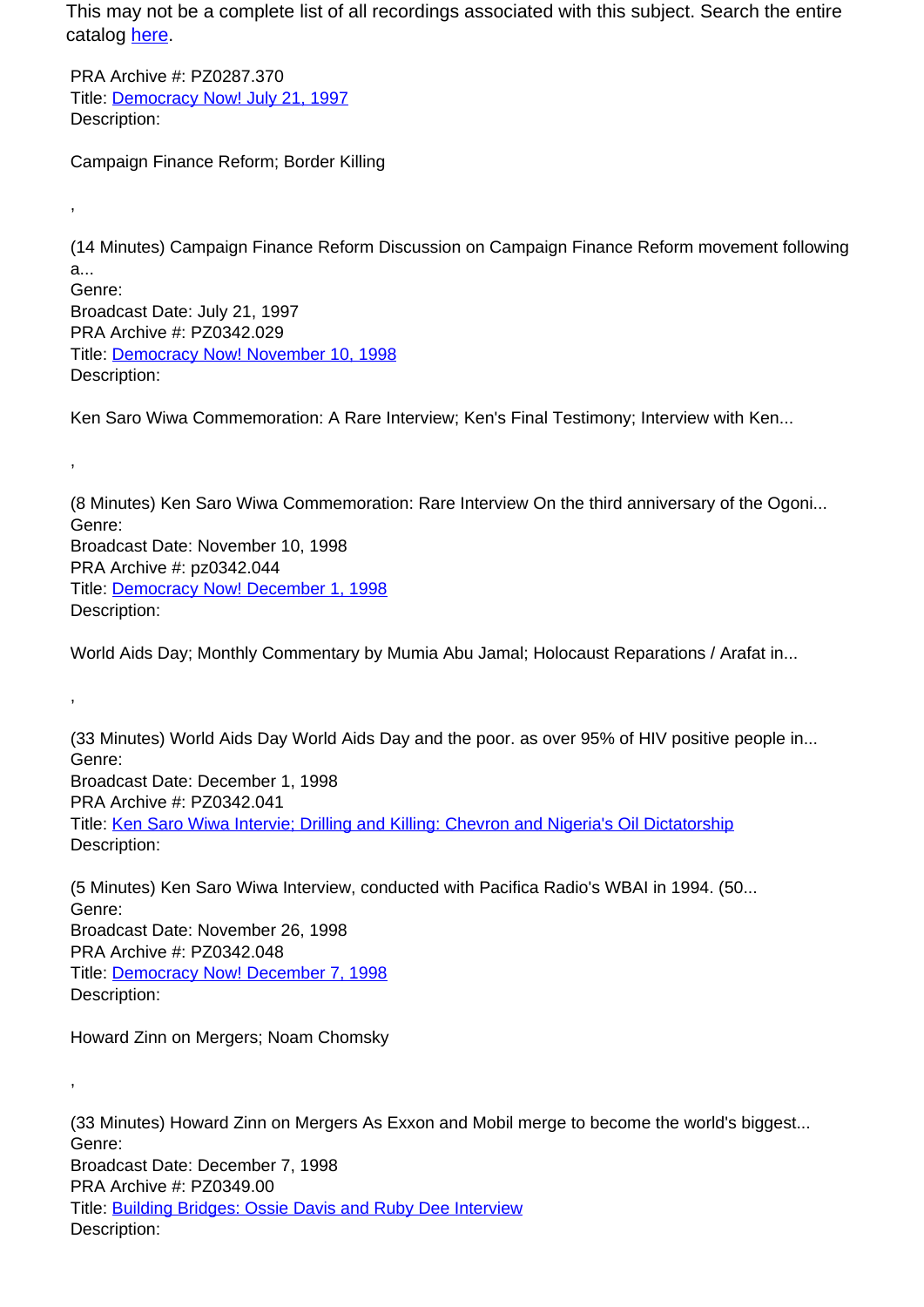A fascinating interview with black artists/social visionaries, Ossie Davis and Ruby Dee, who... Genre: Broadcast Date: December 21, 1998 PRA Archive #: PZ0342.063 Title: Democracy Now! December 29,1 998 Description:

Civil Action - The Environmental Story Behind the Film; Ploughshares Protest; Protest Against...

(33 Minutes) A Civil Action - The Environmental Story Behind the Film "A Civil Action... Genre: Broadcast Date: December 29,1 998 PRA Archive #: PZ0342.067 Title: **Democracy Now! January 5, 1999** Description:

Police Shooting in California; Bloodbath in the Niger Delta

(14 Minutes) Police Shooting in California In Riverside, CA the black community wants answers in... Genre: Broadcast Date: January 5, 1999 PRA Archive #: PZ0342.068 Title: Democracy Now! January 6, 1999 Description:

U.S. Military Spending; What did Mobil Know? The Killing Fields of Aceh; Y2K and the Progressive...

(14 Minutes) U. S. Military Spending Analysis of President Clinton's proposal which is the... Genre: Broadcast Date: January 6, 1999 PRA Archive #: PZ0287.401 Title: Democracy Now! September 2, 1997 Description:

Landmines; Music Business

,

,

,

,

,

(14 Minutes) Landmines Story on delegation in Oslo, Norway to begin talks on a treaty for a... Genre: Broadcast Date: September 2, 1997 PRA Archive #: PZ0287.412 Title: Democracy Now! September 17, 1997 Description:

Nigeria Advocacy Day; Northern Ireland Peace Talks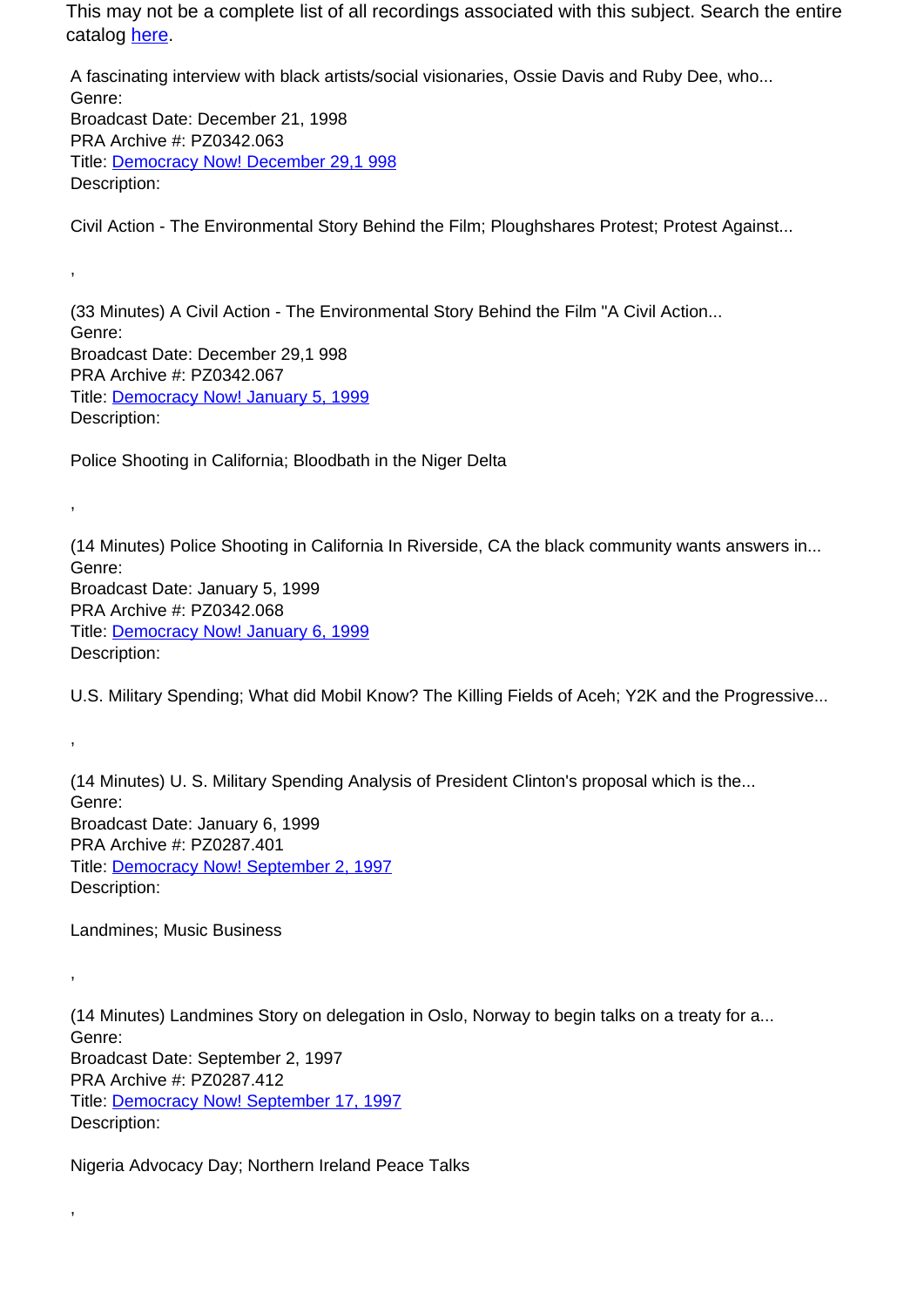(33 Minutes) Nigeria Advocacy Day Focus on Nigeria and the fight against the government of... Genre: Broadcast Date: September 17, 1997 PRA Archive #: PZ0300.42 Title: Howard Lyman and Jeremy Rifkin Description:

Part I: Howard Lyman is a former cattle rancher turned vegetarian activist. He is the... Genre: Broadcast Date: March 31, 1998 PRA Archive #: PZ0300.55 Title: Michael Parenti/bernie Sanders Description:

Author, activist and political analyst speaks at the Independent Progressive Politics Summit in... Genre: Broadcast Date: 8/19/98 PRA Archive #: PZ0300.58 Title: Rodolfo Acuna Description:

Considered the "Father of Chicano Studies", professor, activist and author Rodlfo... Genre: Broadcast Date: 9/9/98 PRA Archive #: PZ0300.60 Title: Angela Davis - Blues, Legacies and Black Feminism / Last Poets Description:

(38:00)Activist and author discusses her latest BOOK: BLUES, LEGACIES AND BLACK FEMINISM at... Genre: Broadcast Date: 9/30/98

PRA Archive #: PZ0300.64A Title: Black Radical Congress # 1 Description:

,

Part One of selections from the First Black Radical Congress held at University of Illinois,... Genre: Broadcast Date: ? PRA Archive #: PZ0346.00 Title: World Conference on Breast Cancer Description:

1st World Conference on Breast Cancer - July, 1997, Kingston, Ontario. Helene Rosenbluth-... Genre: Broadcast Date: PRA Archive #: PZ0342.088 Title: Democracy Now! February 3, 1999 Description:

Jackson Capital Center, Inc.; Kwame Ture Speech on FBI, CIA and MLK, Jr.

Jackson Capital Center, Inc. In the 1930's, 40's and 50's, Mississippi;s...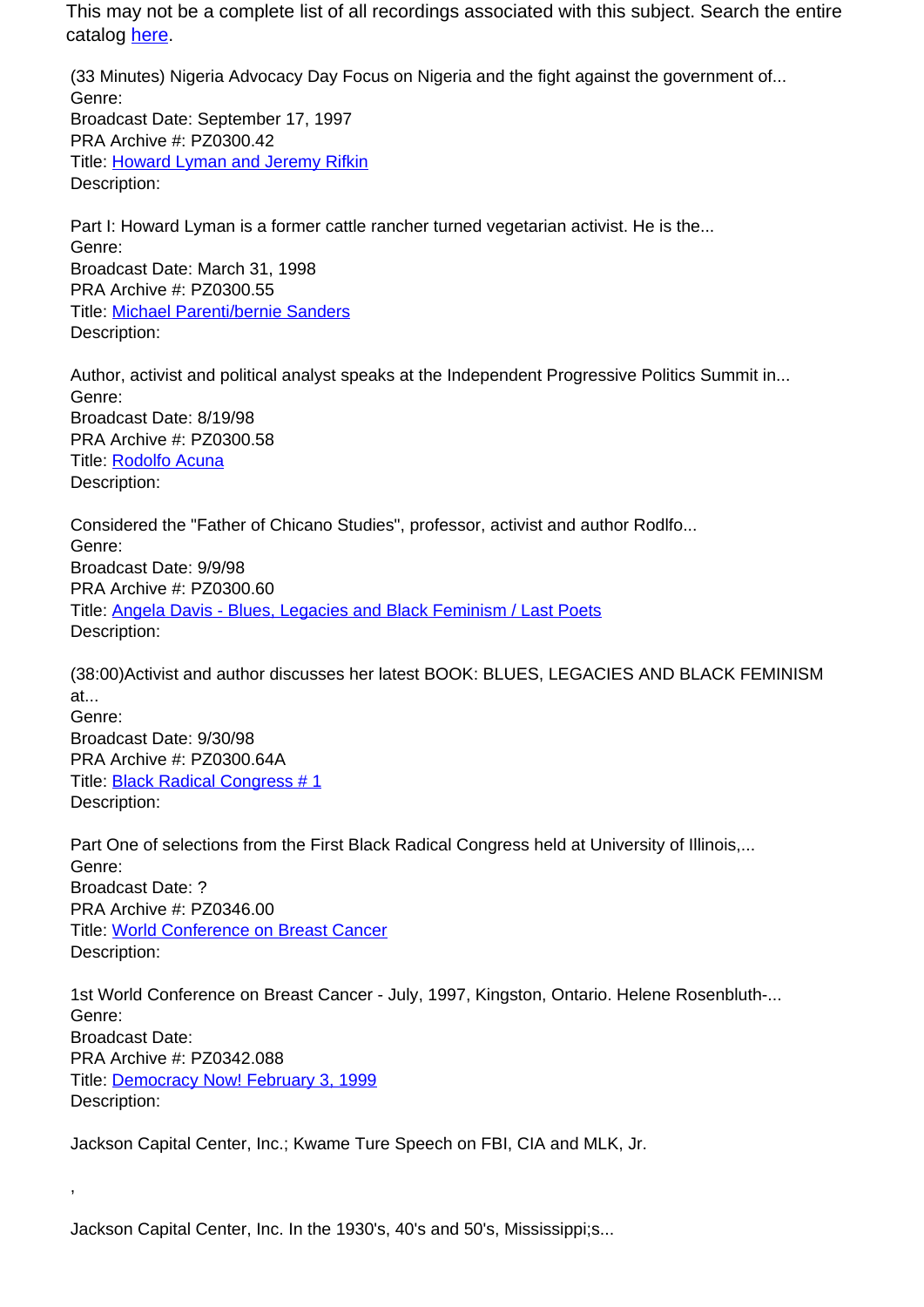Genre: Broadcast Date: February 3, 1999 PRA Archive #: PZ0342.094 Title: Democracy Now! February 11, 1999 Description:

Chevron Under Fire; Sweatshop Reports

,

,

,

(23 Minutes) Chevron Under Fire The recent wave of repression and violence by the Nigerian... Genre: Broadcast Date: February 11, 1999 PRA Archive #: PZ0388.249X Title: Democracy Now! September 13, 2001 Description:

LONGTIME ACTIVISTS AND WRITERS SPEAK OUT AGAINST THE BUSH ADMINISTRATION'S MARCH TO WAR :...

Note: Today's DN! in Exile consists of two one hour segments. NEWS HEADLINES LONGTIME... Genre: Broadcast Date: September 13, 2001 PRA Archive #: PZ0388.250X Title: Democracy Now! September 14, 2001 Description:

OSAMA BIN LADEN: HOW THE US HELPED TO CREATE A TERRORIST : THE SAD, SLOW SEARCH: SOUNDS OF THE...

OSAMA BIN LADEN: HOW THE US HELPED TO CREATE A TERRORIST Bush Administration officials yesterday... Genre: Broadcast Date: September 14, 2001 PRA Archive #: KZ2618.03 Title: Shadow Convention, Los Angeles, California: Wednesday, August 16, 2000 (day Four Coverage) Description:

Shadow Convention, Los Angeles, California: Wednesday, August 16, 2000 (day Four Coverage)... Genre: Broadcast Date: August 16, 2000 PRA Archive #: PZ0389.043 Title: Explorations With Dr. Michio Kaku - July 24, 2001 Description:

Explorations with Dr. Michio Kaku, professor of theoretical physics at the City University of... Genre: Broadcast Date: July 24, 2001 PRA Archive #: KZ2826A Title: WHAT'S MISSING, WHAT MATTERS: AUGUST 13, 2000 PANEL AT LEO BECK TEMPLE, LOS ANGELES, CA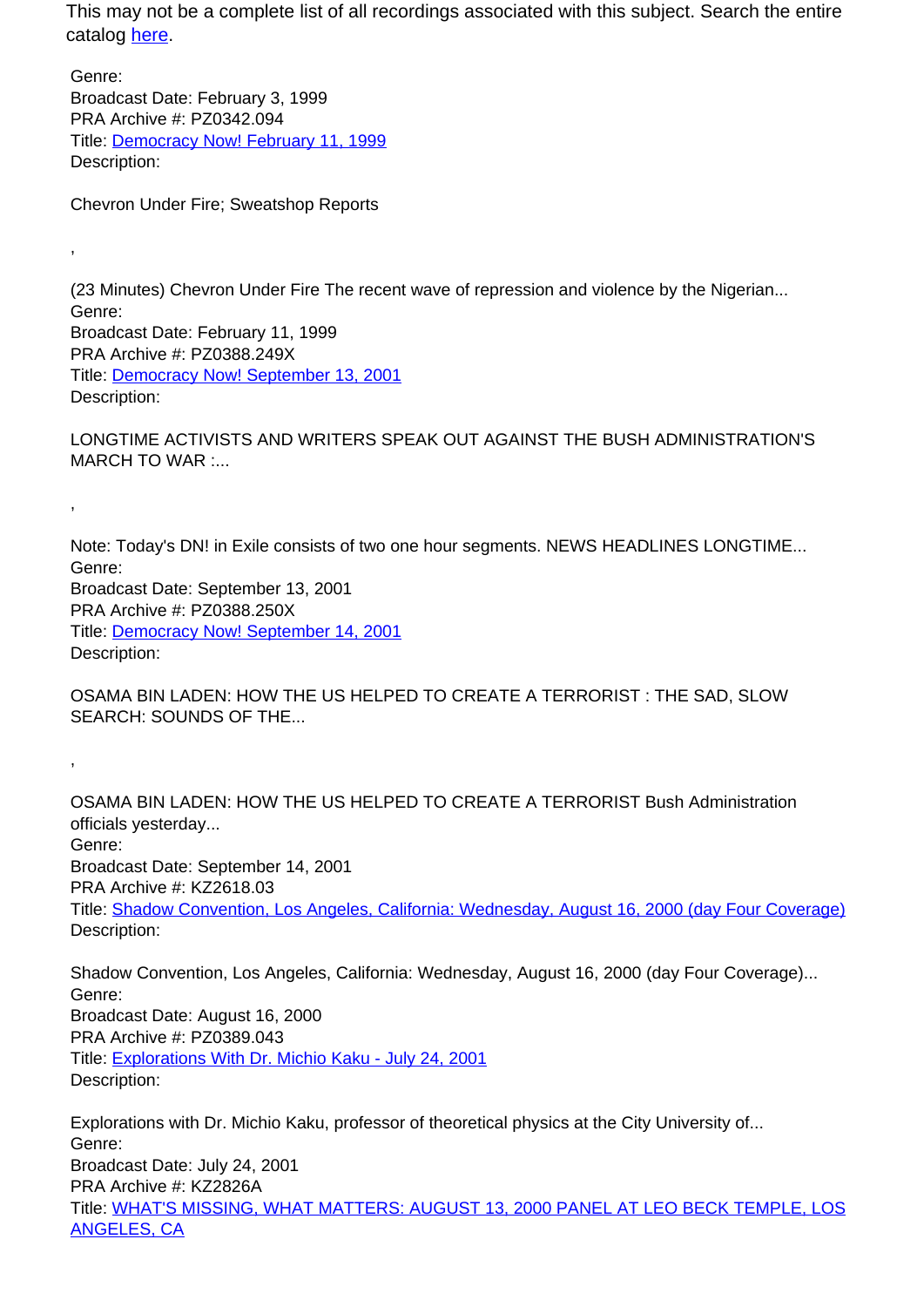Description:

,

,

,

WHAT'S MISSING, WHAT MATTERS: AUGUST 13, 2000 PANEL AT LEO BECK TEMPLE, LOS ANGELES, CA... Genre: Broadcast Date: ? PRA Archive #: KZ2826B Title: WHAT'S MISSING, WHAT MATTERS: AUGUST 13, 2000 PANEL AT LEO BECK TEMPLE, LOS ANGELES, CA Description:

WHAT'S MISSING, WHAT MATTERS: AUGUST 13, 2000 PANEL AT LEO BECK TEMPLE, LOS ANGELES, CA... Genre: Broadcast Date: ? PRA Archive #: PZ0287.501 Title: Democracy Now! Description:

DEMONSTRATION TO CLOSE SCHOOL OF THE AMERICAS : HUNGER STRIKE IN FLORIDA : CUBA -- SANTERIA

NEWS HEADLINES Story: DEMONSTRATION TO CLOSE SCHOOL OF THE AMERICAS Today, more than 2-dozen... Genre: Broadcast Date: PRA Archive #: PZ0450.086 Title: Democracy Now! January 28, 2002 Description:

Black Hawk Down, movie : as Washington paves the way for an attack on Somalia, Hollywood joins...

9::01-9:06 HEADLINES 9:06-9:07 ONE-MINUTE MUSIC BREAK 9:07-9:20 AS WASHINGTON PAVES THE WAY FOR... Genre: Broadcast Date: January 28, 2002 PRA Archive #: PZ0450.087 Title: Democracy Now! January 29, 2002 Description:

Coming home from one ground zero to another: families who lost loved ones on September 11...

9:01-9:06 HEADLINES [See comments] 9:06-9:07 ONE-MINUTE MUSIC BREAK 9:07-9:20 COMING HOME FROM... Genre: Broadcast Date: January 29, 2002 PRA Archive #: PZ0450.089 Title: Democracy Now! January 31, 2002 Description: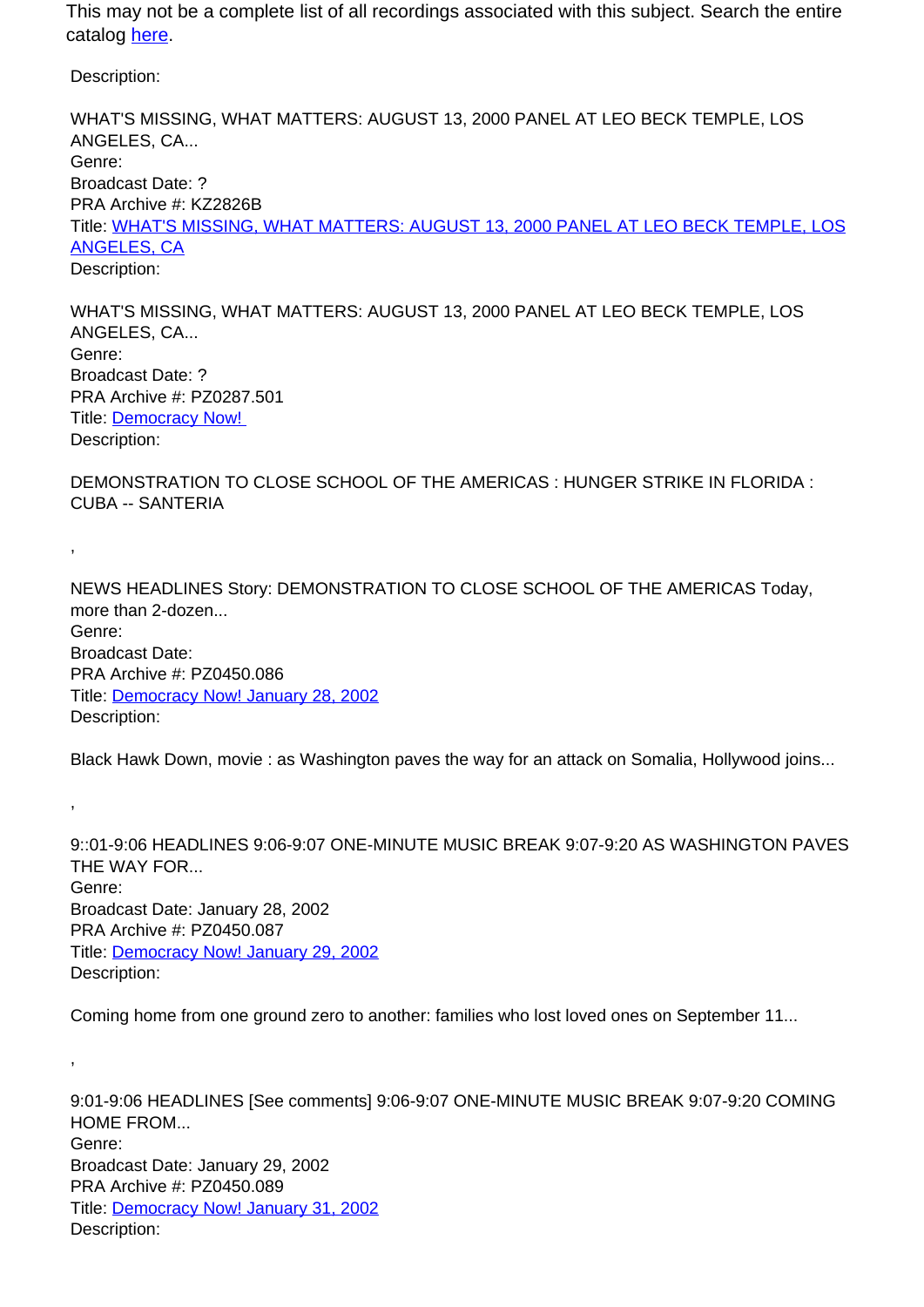The rival realities of the World Economic Forum and the World Social Forum: Guests: two Swiss...

,

,

,

,

,

9:01-9:06 HEADLINES 9:06-9:07 ONE-MINUTE MUSIC BREAK 9:07-9:20 TODAY IS THE OPENING DAY OF THE. Genre: Broadcast Date: January 31, 2002 PRA Archive #: PZ0450.090 Title: Democracy Now! February 1, 2002 Description:

Porto Alegre Brazil : World Social Forum kicks off. Their message: is Another world is possible...

9:01-9:06 HEADLINES THE FIRST WORLD ECONOMIC FORUM PROTESTER IS ARRESTED Yesterday morning at... Genre: Broadcast Date: February 1, 2002 PRA Archive #: PZ0450.091 Title: Democracy Now! February 4, 2002 Description:

Ken Lay refuses to testify before Congress today as allegations of criminal activity mount....

9:01-9:06 HEADLINES 9:06-9:07 ONE-MINUTE MUSIC BREAK SINGER: HOLLY ROACH, Art and Revolution... Genre: Broadcast Date: February 4, 2002 PRA Archive #: PZ0450.092 Title: Democracy Now! February 5, 2002 Description:

A top Enron executive charges that Enrons collapse was the result of a "a systemic and...

9:01-9:06 HEADLINES 9:06-9:07 ONE-MINUTE MUSIC BREAK 9:07-9:20 TOP ENRON EXECUTIVES CHARGE THAT... Genre: Broadcast Date: February 5, 2002 PRA Archive #: PZ0450.093 Title: Democracy Now! February 6, 2002 Description:

AMERICAS MOST POPULAR POPULIST, JIM HIGHTOWER. TODAY, ON DEMOCRACY NOW! HE RAISES HELL ABOUT...

9:01-9:06 HEADLINES 9:06-9:07 ONE-MINUTE MUSIC BREAK 9:07-9:20 AMERICAS MOST POPULAR POPULIST,...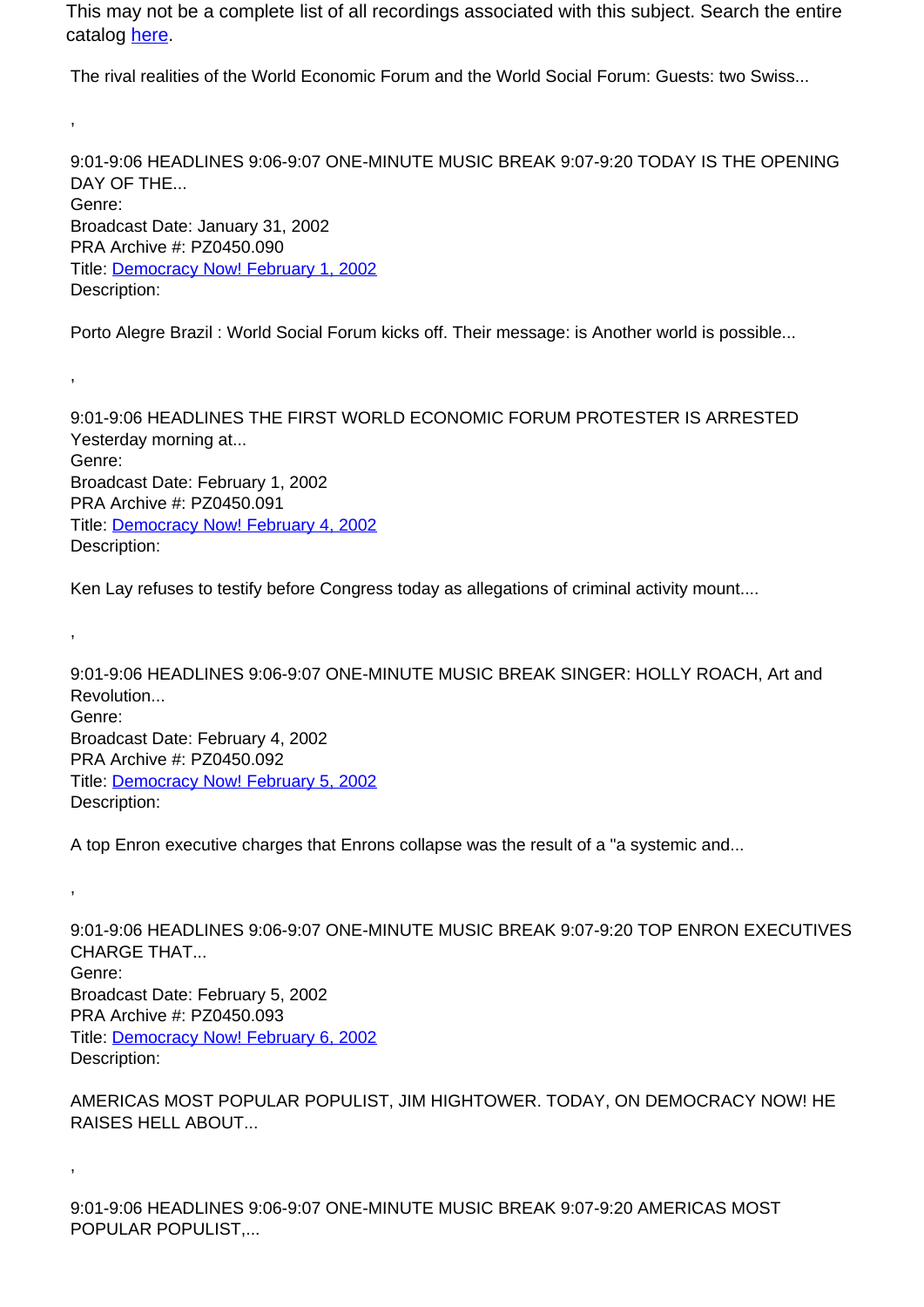Genre: Broadcast Date: February 6, 2002 PRA Archive #: PZ0450.095 Title: Democracy Now! February 8, 2002 Description:

,

,

,

,

Bush administration kicks off a multimillion dollar campaign linking illegal drug use to...

9:01-9:06 HEADLINES 9:06-9:07 ONE-MINUTE MUSIC BREAK COHOST JUAN GONZALEZ 9:07-9:20 CREATING... Genre: Broadcast Date: February 8, 2002 PRA Archive #: PZ0487 Title: Democracy Now! February 2, 2002 Description:

DEMOCRACY NOW! SPECIAL: IS ANOTHER WORLD POSSIBLE ? SATURDAY, FEBRUARY 2, 2002. Amy Goodman,...

DEMOCRACY NOW! SPECIAL: IS ANOTHER WORLD POSSIBLE ? POWER AND PROTEST FROM THE STREETS OF NEW. Genre: Broadcast Date: February 2, 2002 PRA Archive #: PZ0450.097 Title: Democracy Now! February 12, 2002 Description:

As the Pentagon fights a public relations battle against the gray areas of the so-called war on...

9:01-9:06 HEADLINES 9:06-9:07 ONE-MINUTE MUSIC BREAK 9:07-9:20 TO SERVE OR NOT TO SERVE: AS MORE... Genre: Broadcast Date: February 12, 2002 PRA Archive #: PZ0450.099 Title: Democracy Now! February 14, 2002 Description:

A court in Istanbul acquits a Turkish publisher accused of producing propaganda against the...

9:01-9:06 HEADLINES HEADLINE: BITTER CHOCOLATE Today is Valentines Day, national Hallmark... Genre: Broadcast Date: February 14, 2002 PRA Archive #: PZ0450.100 Title: Democracy Now! February 15, 2002 Description: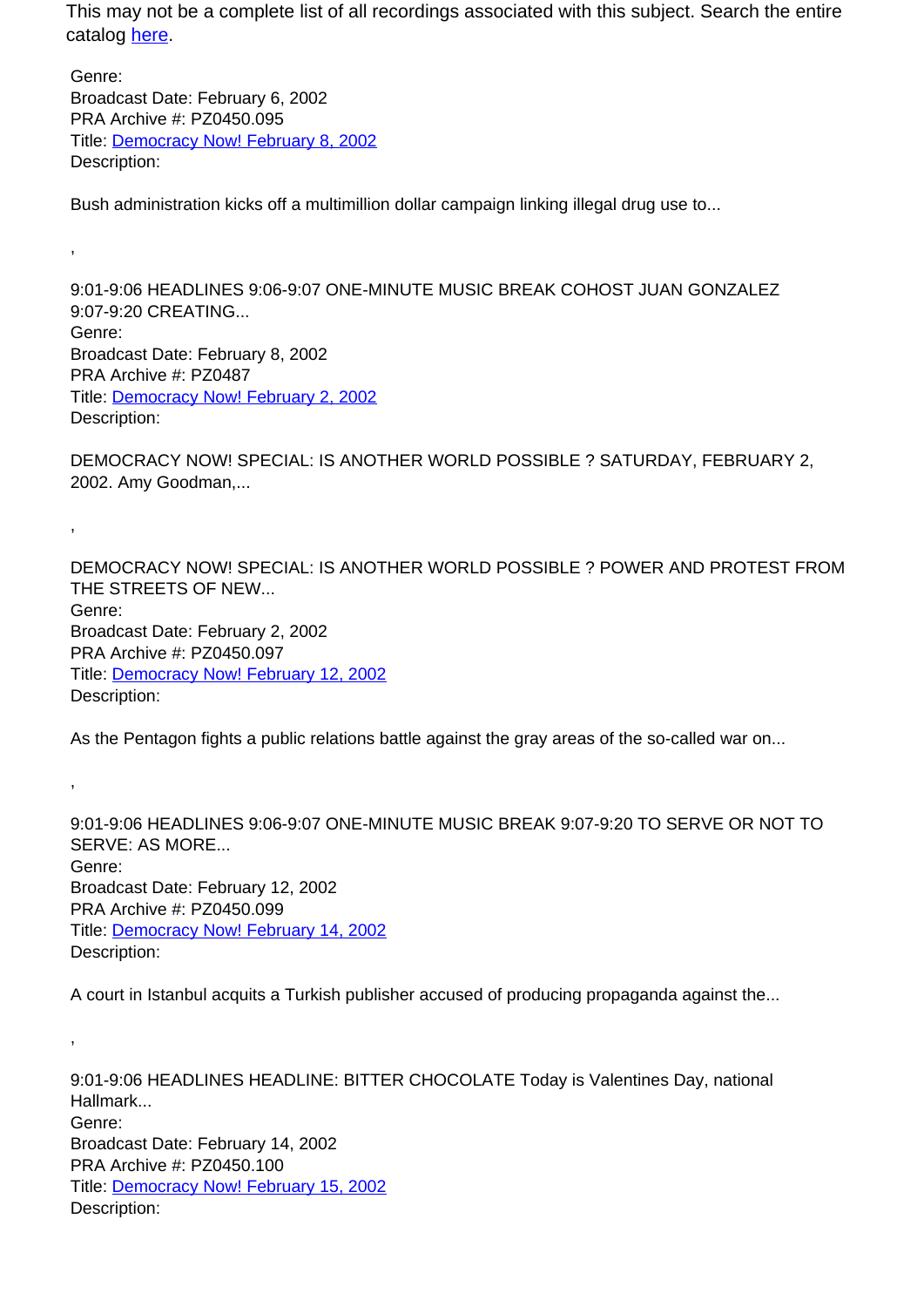1968 Olympic Medallist, John Carlos, who raised his fist in the Black Power salute during the...

9:01-9:06 HEADLINES 9:06-9:07 ONE-MINUTE MUSIC BREAK COHOST: JUAN GONZALEZ 9:07-9:20 AS THE... Genre: Broadcast Date: February 15, 2002 PRA Archive #: PZ0450.107 Title: Democracy Now! February 26, 2002 Description:

An hour with activist-comedian DICK GREGORY, live from our firehouse studio.

,

,

,

,

,

9:01-9:06 HEADLINES 9:06-9:07 ONE-MINUTE MUSIC BREAK 9:07-9:20 DICK GREGORY LIVE FROM DEMOCRACY... Genre: Broadcast Date: February 26, 2002 PRA Archive #: PZ0450.108 Title: Democracy Now! February 27, 2002 Description:

Crackdown on civil liberties continues with more than a thousand Arab and south-Asian nationals...

9:01-9:06 HEADLINES 9:06-9:07 ONE-MINUTE MUSIC BREAK 9:07-9:20 SHOULD THE GOVERNMENT PLAY... Genre: Broadcast Date: February 27, 2002 PRA Archive #: PZ0450.109 Title: Democracy Now! February 28, 2002 Description:

AUDIO TOUR THROUGH 50 YEARS OF PACIFICA HISTORY : Bush administration to spend millions on new...

9:01-9:06 HEADLINES STORY: ISRAELI KNESSET MEMBER AZMI BISHARA ON TRIAL FOR "SUPPORTING A... Genre: Broadcast Date: February 28, 2002 PRA Archive #: PZ0450.111 Title: Democracy Now! March 4, 2002 Description:

Writer, ARUNDHATI ROY, author of The God of Small Things. She faces prison for speaking out...

9:01-9:06 HEADLINES 9:06-9:07 ONE-MINUTE MUSIC BREAK 9:07-9:20 INSIDE THE STATE OF SIEGE:...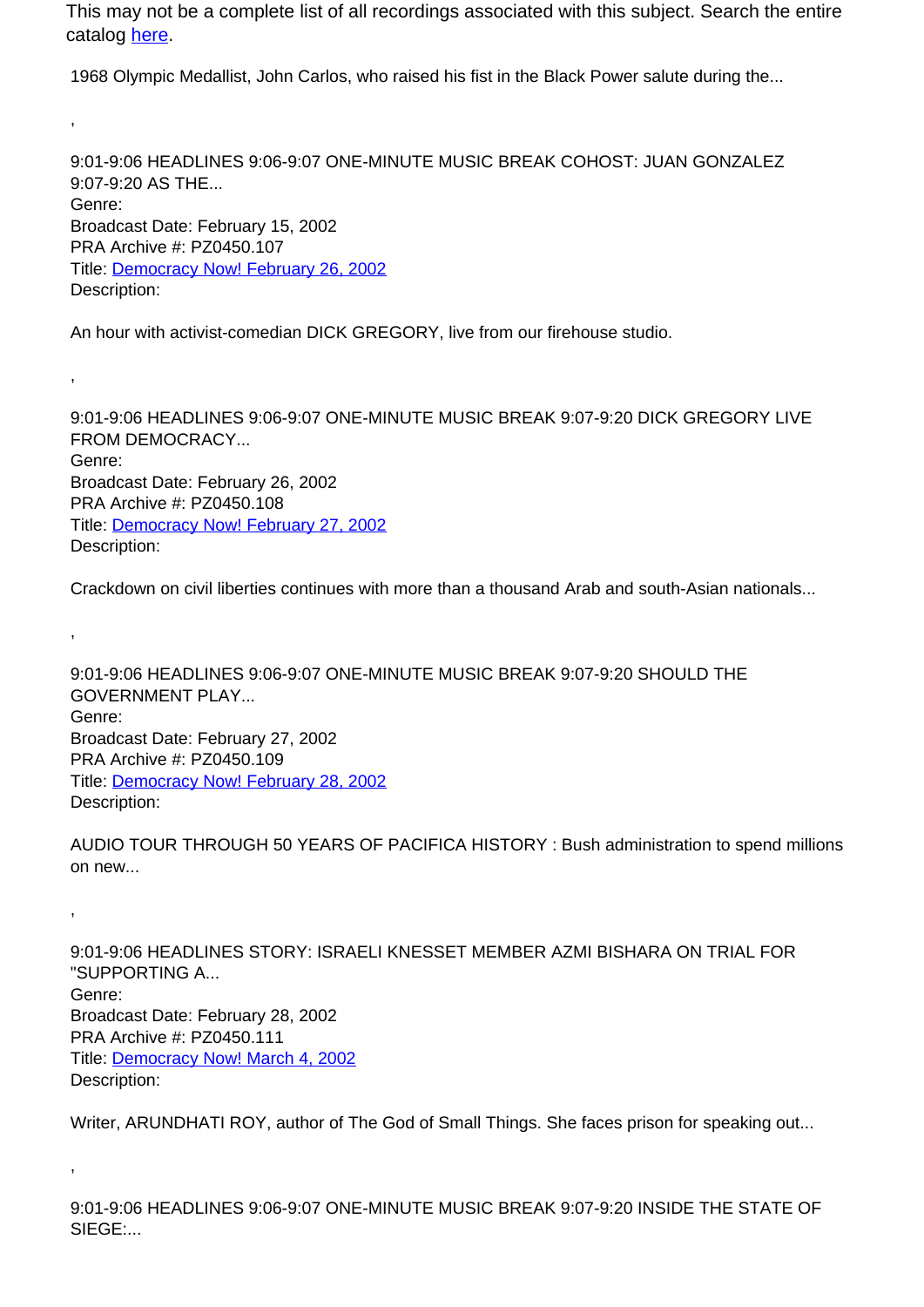Genre: Broadcast Date: March 4, 2002 PRA Archive #: PZ0450.112 Title: Democracy Now! March 5, 2002 Description:

,

,

,

,

COG : acronym for Continuity of Government--a shadow government secretly outside Washington :...

9:01-9:06 HEADLINES 9:06-9:07 ONE-MINUTE MUSIC BREAK 9:07-9:20 THE US FORMS A SHADOW GOVERNMENT... Genre: Broadcast Date: March 5, 2002 PRA Archive #: PZ0491 Title: Cornel West : Speech At Mario Savio Awards Ceremony, November 15, 2001. Description:

Speech (keynote address) given by activist, theologian, and scholar Dr. Cornel West at the... Genre: Broadcast Date: November 20, 2001 PRA Archive #: PZ0450.145 Title: Democracy Now! April 19, 2002 Description:

Massacre in Jenin Refugee Camp ; MOTHER AGAPIA, a nun outside Jerusalem and sister of George...

9:01-9:06 Headlines: 9:06-9:07 One Minute Music Break 9:07-9:15 A LIVE REPORT FROM THE THIRD... Genre: Broadcast Date: April 19, 2002 PRA Archive #: PZ0450.146 Title: Democracy Now! April 22, 2002 Description:

Demonstrations in Washington DC this weekend against the Israeli occupation, the war against...

9:01-9:06 Headlines: STORY: FRANCE REELS AS FAR-RIGHT, ANTI-IMMIGRANT CANDIDATE UPSETS... Genre: Broadcast Date: April 22, 2002 PRA Archive #: PZ0450.147 Title: Democracy Now! April 23, 2002 Description:

Activists slip nto Yasser Arafats compound, Siege around Church of Nativity in Bethlehem,...

9:01-9:06 Headlines: CLEAR SKIES, OR NO SKIES? THE BUSH ADMINISTRATION AND EARTH DAY Yesterday...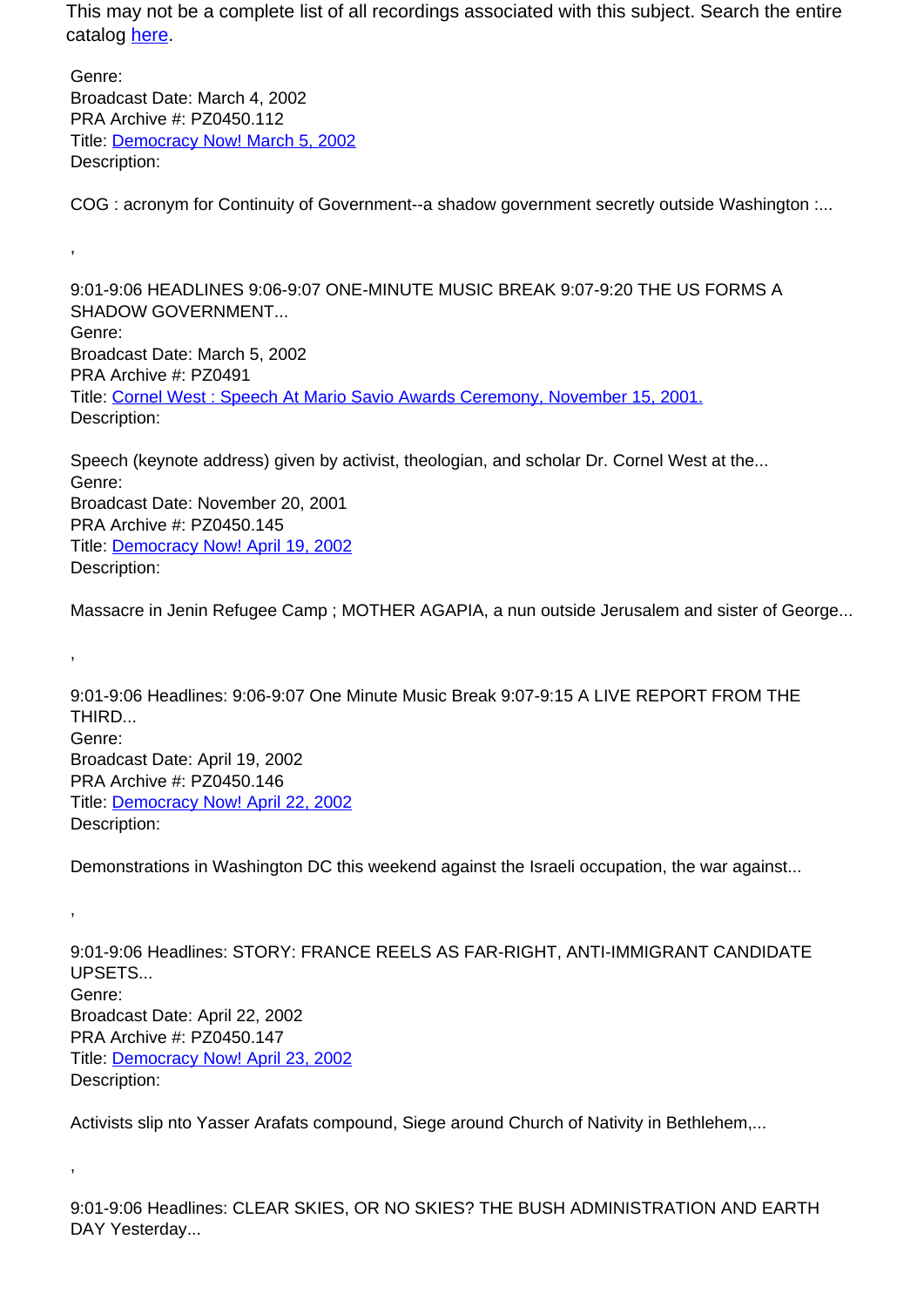Genre: Broadcast Date: April 23, 2002 PRA Archive #: PZ0507.03 Title: Helen Caldicott And Michael Parenti In Dialogue (episode 3 of 12) Description:

This recording is the first time that these two progressive movement activists have met in... Genre: Broadcast Date: PRA Archive #: PZ0504 Title: April 20th [2002] March On Washington Highlights Description:

April 20th [2002] March On Washington Highlights March Against War & Racism and finally... Genre: Broadcast Date: PRA Archive #: PZ0450.223 Title: Democracy Now! August 7, 2002 Description:

POSTAL WORKERS SAY NO TO OPERATION TIPS/ THE HOLLYWOOD HACKING BILL

,

,

,

US Postal Workers Say No To Operation TIPS: The Justice Department will recruit 1 million... Genre: Broadcast Date: August 7, 2002 PRA Archive #: PZ0450.225 Title: Democracy Now! August 9, 2002 Description:

ACTIVISTS DISRUPT CHENEY S SPEECH ON CORPORATE RESPONSIBILITY/IMF ANNOUNCES IT WILL LEND BRAZIL...

The International Monetary Fund Will Lend Brazil \$30 Billion: as Treasury Secretary Paul O... Genre: Broadcast Date: August 9, 2002 PRA Archive #: PZ0450.232 Title: Democracy Now! August 20, 2002 Description:

WITCHHUNT AGAINST AIDS ACTIVIST GROUPS/FBI IS SUED/ THOUSANDS RALLY IN DC FOR REPARATIONS

9:00-9:01 Billboard: The Health Department launches a witchhunt against AIDS activists: groups... Genre: Broadcast Date: August 20, 2002 PRA Archive #: PZ0517.136 Title: Democracy Now! April 8, 2003 Description: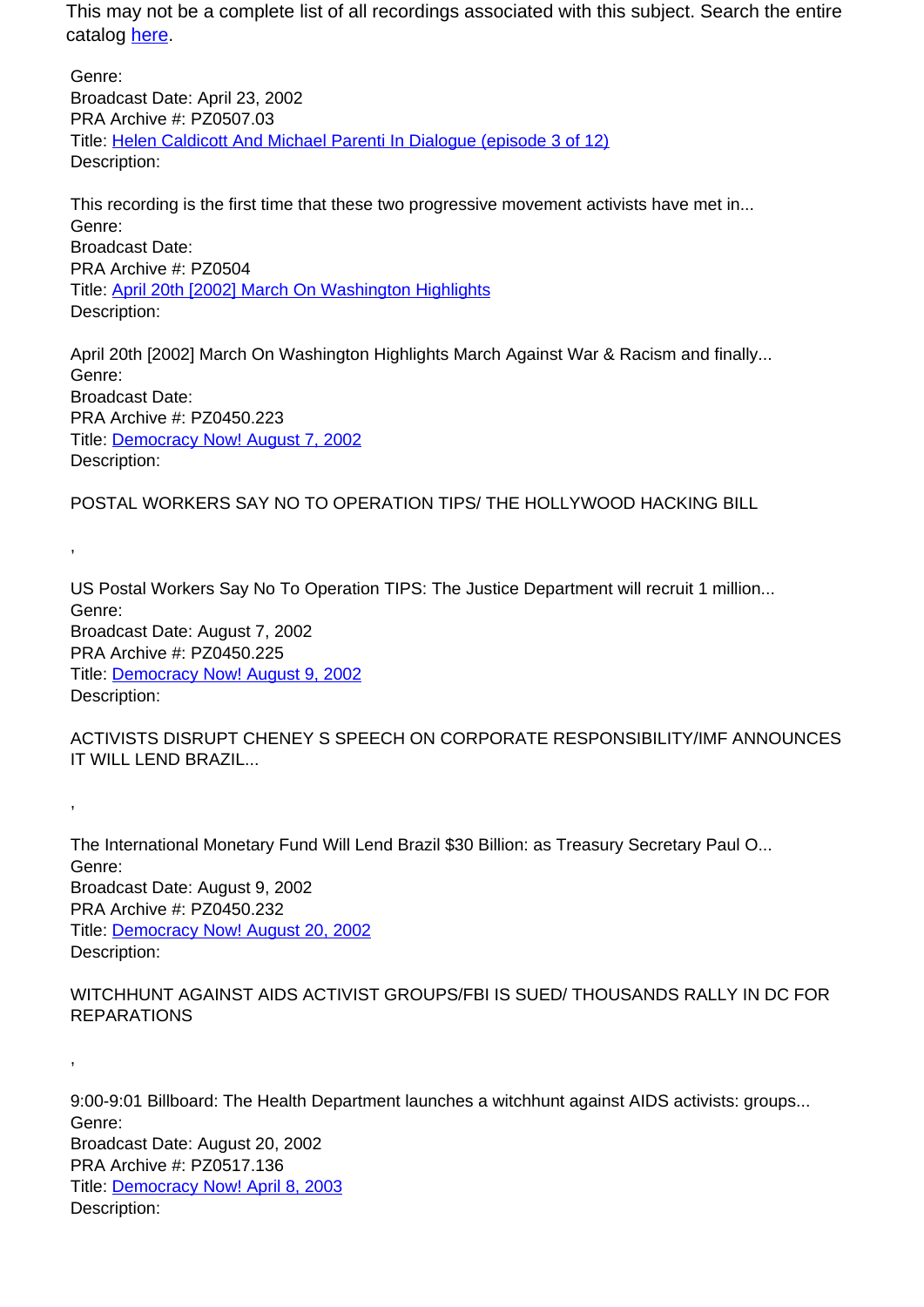Hour 1: U.S. bombs Al Jazeera and Abu Dhabi TV offices in Baghdad killing one: We talk to Jihad...

,

,

,

,

,

NEWS HEADLINES Story: A PRESIDENT, VICEROY, GOVERNOR OR SHERIFF? A LOOK AT JAY GARNER, THE U.S.... Genre: Broadcast Date: April 8, 2003 PRA Archive #: PZ0517.137a Title: Democracy Now! April 9, 2003 Description:

Looting breaks out near Baghdad as the presence of the Iraqi government diminishes: We talk to...

Story: LOOTING BREAKS OUT NEAR BAGHDAD AS THE PRESENCE OF THE IRAQI GOVERNMENT DIMINISHES: WE... Genre: Broadcast Date: April 9, 2003 PRA Archive #: PZ0517.02 Title: Democracy Now! October 2, 2002 Description:

Bush's single-bullet theory assassinate Saddam Hussein: international human rights...

9:00-9:01 BILLBOARD 9:01-9:06 HEADLINES 9:06-9:07 ONE-MINUTE MUSIC BREAK 9:07-9:15: The White... Genre: Broadcast Date: October 2, 2002 PRA Archive #: PZ0517.03 Title: Democracy Now! October 3, 2002 Description:

Seven-time Emmy Award winner and former Screen Actor s Guild President Ed Asner talks about his...

9:00-9:01 BILLBOARD 9:01-9:06 HEADLINES 9:06-9:07 ONE-MINUTE MUSIC BREAK 9:07-9:30: On Sunday... Genre: Broadcast Date: October 3, 2002 PRA Archive #: PZ0517.05 Title: Democracy Now! October 7, 2002 Description:

Lula Takes Big Lead in Brazil: Leftist candidate from the Workers Party narrowly misses 50...

9:00-9:01 Billboard 9:01-9:06 Headlines 9:06-9:07 One Minute Music Break 9:07-9:08: Leftist... Genre: Broadcast Date: October 7, 2002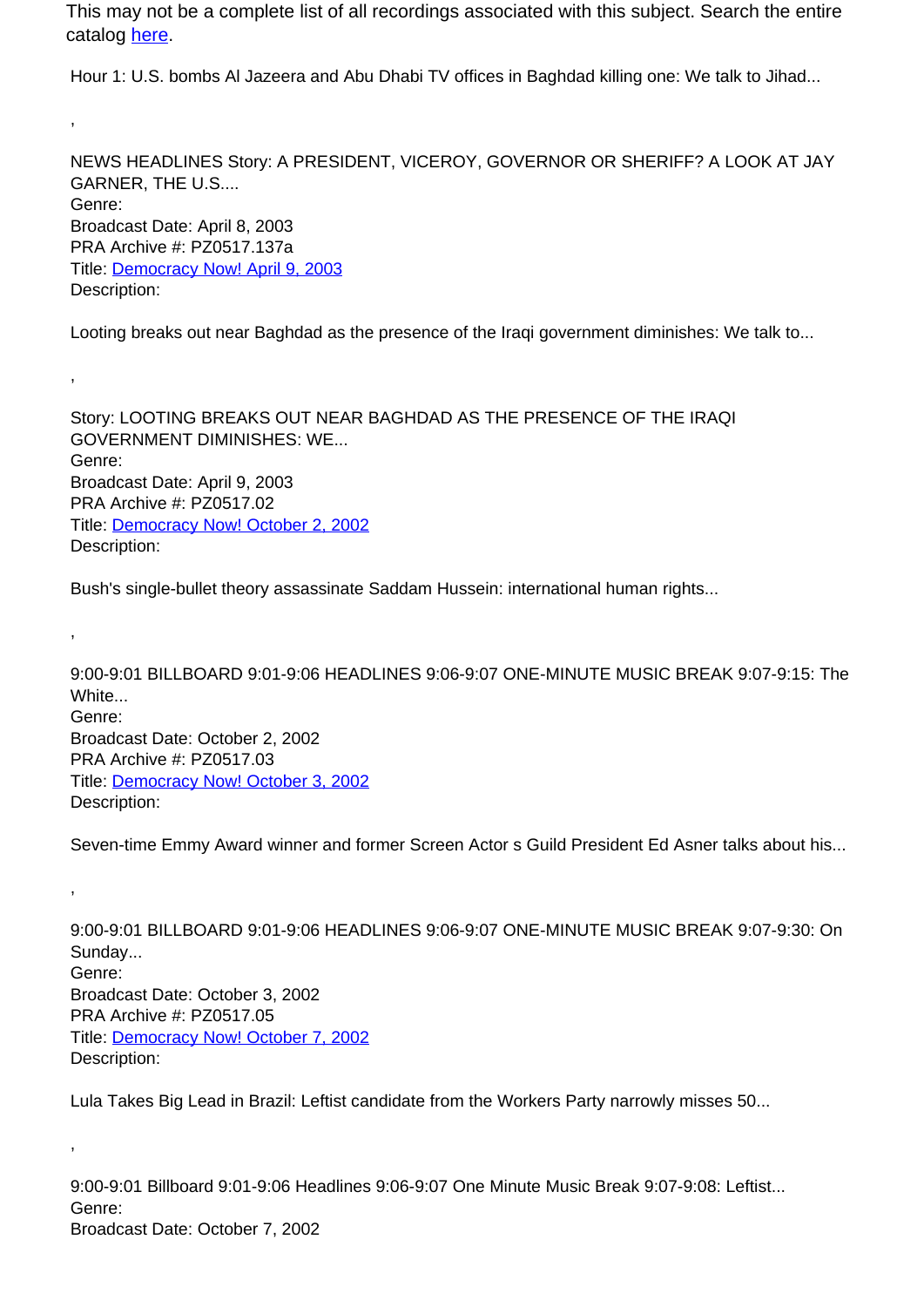PRA Archive #: PZ0517.06 Title: Democracy Now! October 8, 2002 Description:

,

,

,

,

,

Bush wants war: The President addresses the nation from Cincinnati as thousands protest in the...

9:00-9:01 Billboard 9:01-9:06 Headlines 9:06-9:07 One Minute Music Break 9:07-9:20: President... Genre: Broadcast Date: October 8, 2002 PRA Archive #: PZ0517.13 Title: Democracy Now! October 17, 2002 Description:

The World s Most Dangerous Man : Those were the words of Henry Kissinger to describe Daniel...

9:00-9:01 Billboard 9:01-9:06 Headlines 9:06-9:07 One minute music break 9:11-9:20: Daniel... Genre: Broadcast Date: October 17, 2002 PRA Archive #: PZ0517.20 Title: Democracy Now! October 28, 2002 Description:

Lula Wins!: Worker s Party candidate Luiz Inacio Lula da Silva wins in a landslide to become...

9:00-9:01 Billboard 9:01-9:03 Headlines 9:03-9:05: In Brazil former union chief Luiz Inacio Lula... Genre: Broadcast Date: October 28, 2002 PRA Archive #: PZ0517.140 Title: Democracy Now! April 14, 2003 Description:

Hour 1:For the third time in a month Israeli forces have seriously injured or killed an...

8:00-8:01 Billboard 8:01-8:10 Headlines 8:10-8:11 One Minute Music Break 8:11-8:20: A 21-year-... Genre: Broadcast Date: April 14, 2003 PRA Archive #: PZ0517.140a Title: Democracy Now! April 14, 2003 Description:

For the third time in a month Israeli forces have seriously injured or killed an international...

8:00-8:01 Billboard 8:01-8:10 Headlines 8:10-8:11 One Minute Music Break 8:11-8:20: A 21-year-... Genre: Broadcast Date: April 14, 2003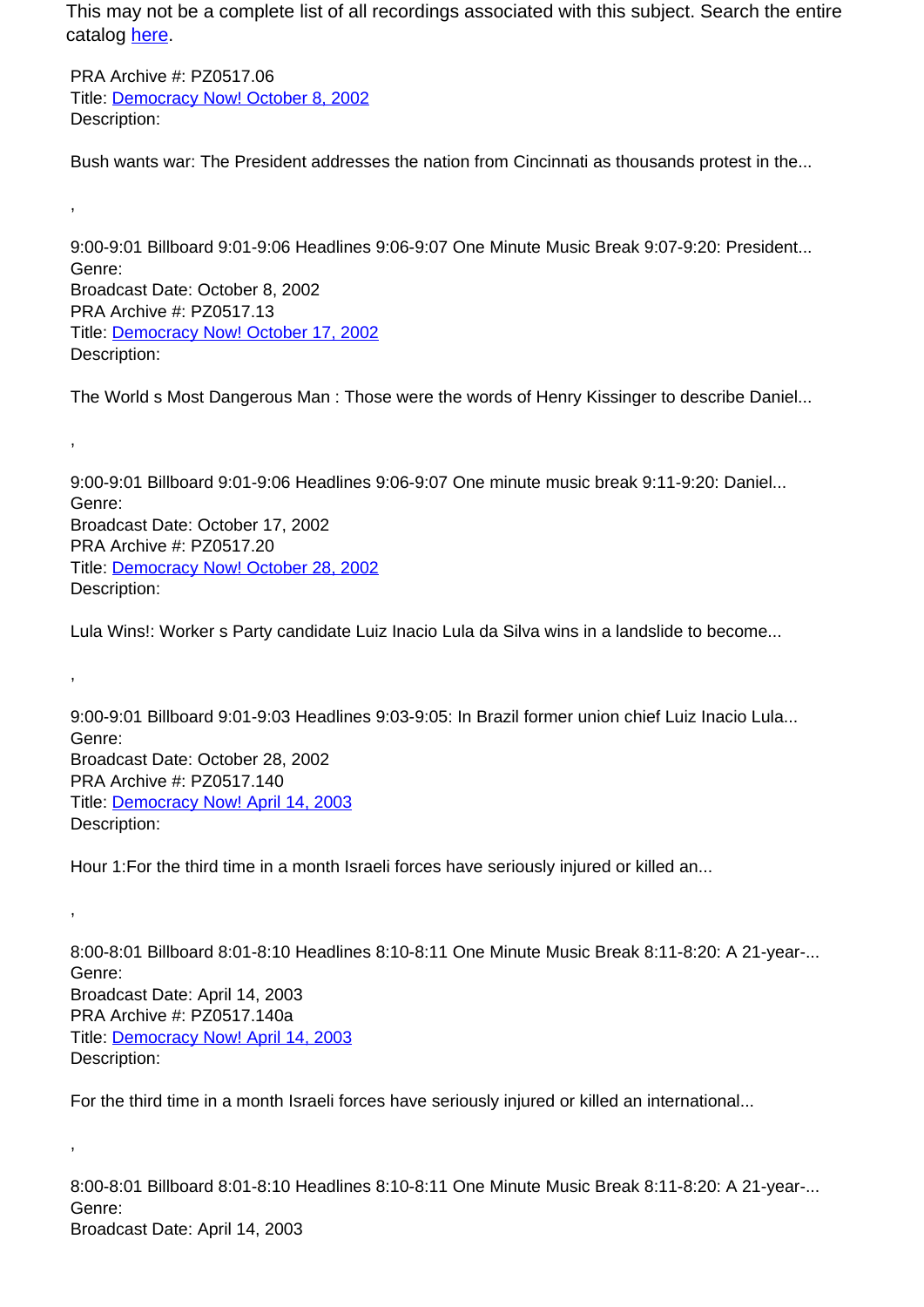PRA Archive #: PZ0517.142 Title: Democracy Now! April 16, 2003 Description:

,

,

,

,

,

Hour 1: The unexploded bombs of Baghdad: Christian Science Monitor reporter Scott Peterson...

8:00-8:01 Billboard 8:01-8:10 Headlines 8:10-8:11 One Minute Music Break 8:11-8:25: A two-inch-... Genre: Broadcast Date: April 16, 2003 PRA Archive #: PZ0517.142b Title: Democracy Now! April 16, 2003 Description:

U.S. Marines raid the Palestine Hotel in Baghdad: We go to the Iraqi capital to speak with a...

9:00-9:01 Billboard 9:01-9:10 Headlines 9:10-9:11 One Minute Music Break 9:11-9:20: US Marines... Genre: Broadcast Date: April 16, 2003 PRA Archive #: PZ0517.153 Title: Democracy Now! May 1, 2003 Description:

Hour 1: U.S.-backed Middle East peace plan released: A debate between Electronic Intifada and...

8:00-8:01 Billboard 8:01-8:10 Headlines 8:11-8:12 One Minute Music Break 8:12-8:20: A long-... Genre: Broadcast Date: May 1, 2003 PRA Archive #: PZ0517.153a Title: **Democracy Now! May 1, 2003** Description:

U.S.-backed Middle East peace plan released: A debate between Electronic Intifada and AIPAC;...

8:00-8:01 Billboard 8:01-8:10 Headlines 8:11-8:12 One Minute Music Break 8:12-8:20: A long-... Genre: Broadcast Date: May 1, 2003 PRA Archive #: PZ0517.155 Title: Democracy Now! May 5, 2003 Description:

Hour 1: Israeli troops shoot dead another journalist in the Occupied Territories, according to...

8:00-8:01 Billboard 8:01-8:10 Headlines 8:10-8:11 One Minute Music Break 8:11-8:25: Another... Genre: Broadcast Date: May 5, 2003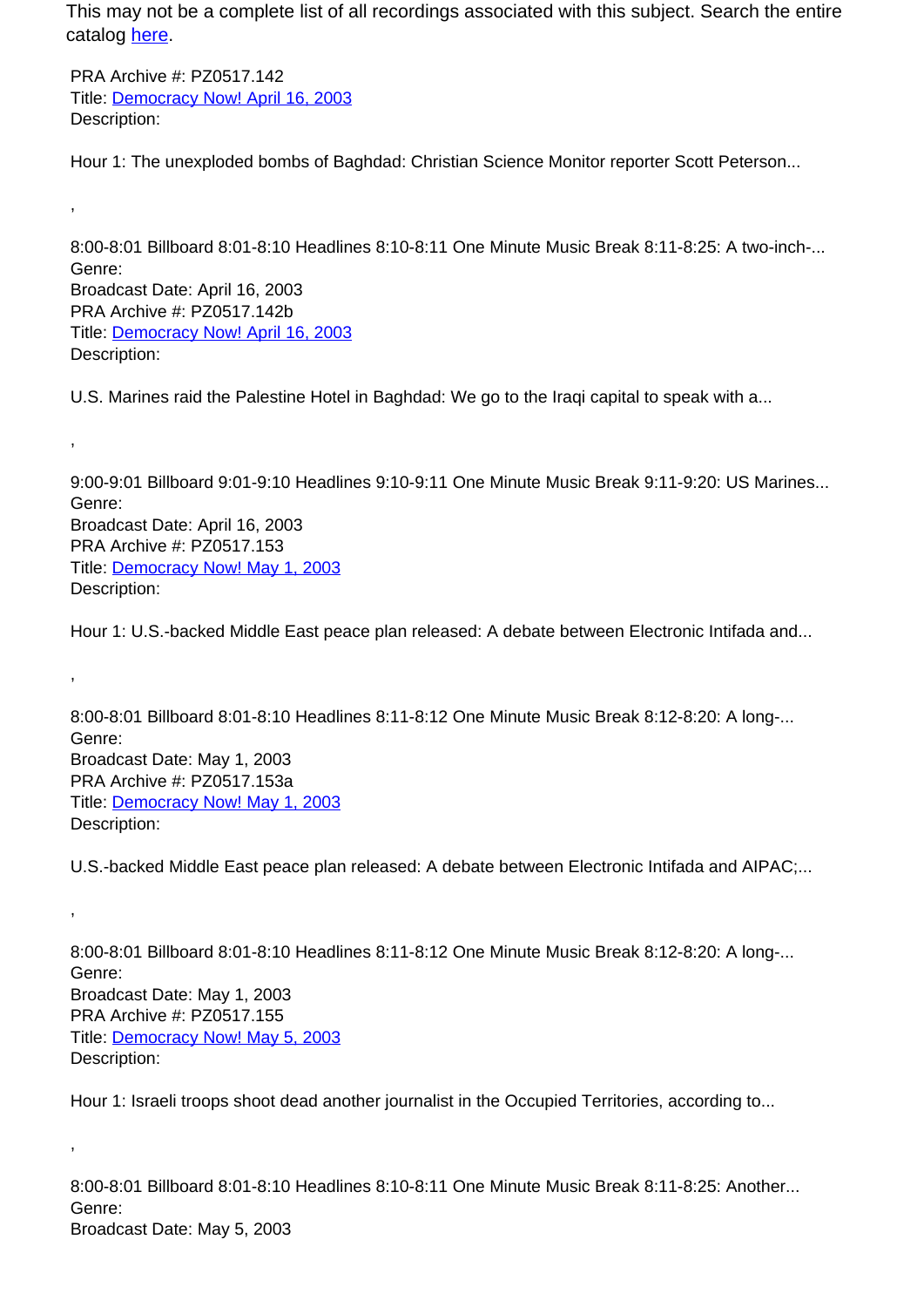PRA Archive #: PZ0517.155b Title: Democracy Now! May 5, 2003 Description:

,

,

,

,

,

Patriot Raid: Citing homeland security & Patriot Act, INS raids NYC restaurant, questions...

9:00-9:01 Billboard 9:01-9:10 Headlines 9:10-9:11 One Minute Music Break 9:11-9:20: A month ago... Genre: Broadcast Date: May 5, 2003 PRA Archive #: PZ0517.159 Title: Democracy Now! May 9, 2003 Description:

Hour 1: Cop takes midnight photos of pacifist teacher s classroom, then Rush Limbaugh posts them...

8:00-8:01 Billboard 8:01-8:06 Headlines 8:06-8:07 One-minute music break 8:07-8:20: The time was... Genre: Broadcast Date: May 9, 2003 PRA Archive #: PZ0517.159a Title: Democracy Now! May 9, 2003 Description:

Cop takes midnight photos of pacifist teacher s classroom, then Rush Limbaugh posts them on his...

8:00-8:01 Billboard 8:01-8:06 Headlines 8:06-8:07 One-minute music break 8:07-8:20: The time was... Genre: Broadcast Date: May 9, 2003 PRA Archive #: PZ0517.159b Title: **Democracy Now! May 9, 2003** Description:

Is it to protect mothers, or undermine Roe v. Wade? As Mother's Day approaches, we'll...

9:00-9:01 Billboard 9:01-9:06 Headlines 9:06-9:07 One Minute Music Break 9:07-9:20: Sunday is... Genre: Broadcast Date: May 9, 2003 PRA Archive #: PZ0517.160 Title: Democracy Now! May 12, 2003 Description:

Hour 1: Israel raids ISM headquarters & bars peace activists from Gaza and Palestine; The...

8:00-8:01 Billboard 8:01-8:10 Headlines 8:10-8:11 One Minute Music Break 8:11-8:20: On Friday,... Genre: Broadcast Date: May 12, 2003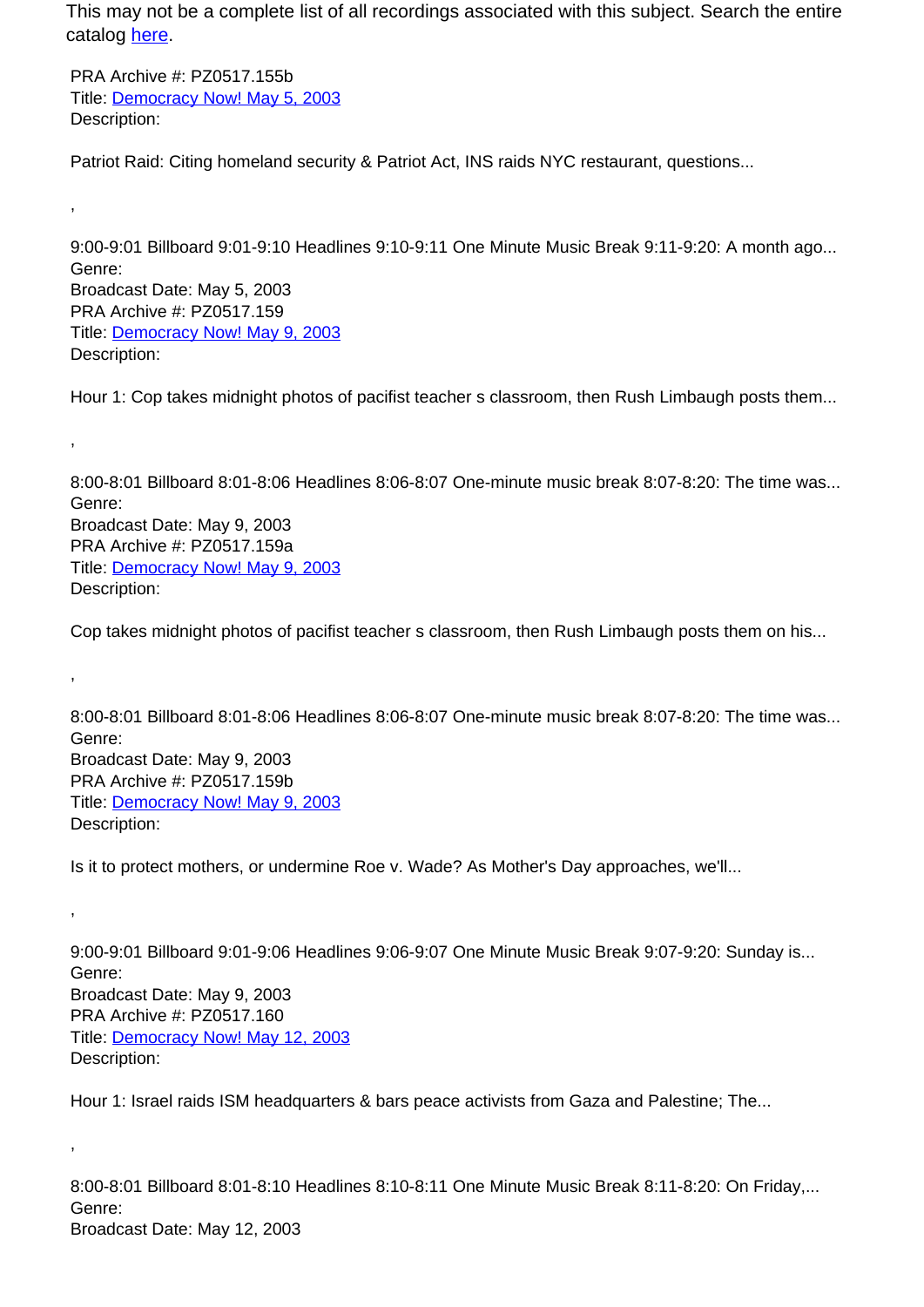PRA Archive #: PZ0517.160a Title: Democracy Now! May 12, 2003 Description:

,

,

,

,

,

Israel raids ISM headquarters & bars peace activists from Gaza and Palestine; The Right...

8:00-8:01 Billboard 8:01-8:10 Headlines 8:10-8:11 One Minute Music Break 8:11-8:20: On Friday,... Genre: Broadcast Date: May 12, 2003 PRA Archive #: PZ0517.161 Title: Democracy Now! May 13, 2003 Description:

Hour 1: Britain's Longest Serving MP Tom Dalyell Criticized for Calling Bush Administration...

8:00-8:01 Billboard 8:01-8:10 Headlines 8:10-8:11 One Minute Music Break 8:11-8:28: The... Genre: Broadcast Date: May 13, 2003 PRA Archive #: PZ0517.161b Title: Democracy Now! May 13, 2003 Description:

Gore Vidal on the United States of Amnesia, 9/11, the 2000 Election and the War in Iraq

9:00-9:01 Billboard 9:01-9:04 Headlines 9:04-9:05 One Minute Music Break 9:06-9:22: One of... Genre: Broadcast Date: May 13, 2003 PRA Archive #: PZ0517.047 Title: Democracy Now! December 4, 2002 Description:

Renowned anti-war icon Philip Berrigan is quietly dying at home surrounded by family and friends...

9:00-9:01 9:01-9:05 Headlines 9:05-9:06 One Minute Music Break 9:05-9:20: He has been one of the... Genre: Broadcast Date: December 4, 2002 PRA Archive #: PZ0517.164 Title: Democracy Now! May 16, 2003 Description:

Hour 1: Radiation is 1,000 Times the Normal Levels Where US Troops Used Depleted Uranium Shells...

8:00-8:01 Billboard 8:01-8:06 Headlines 8:06-8:07 One Minute Music Break 8:07-8:20: An article... Genre: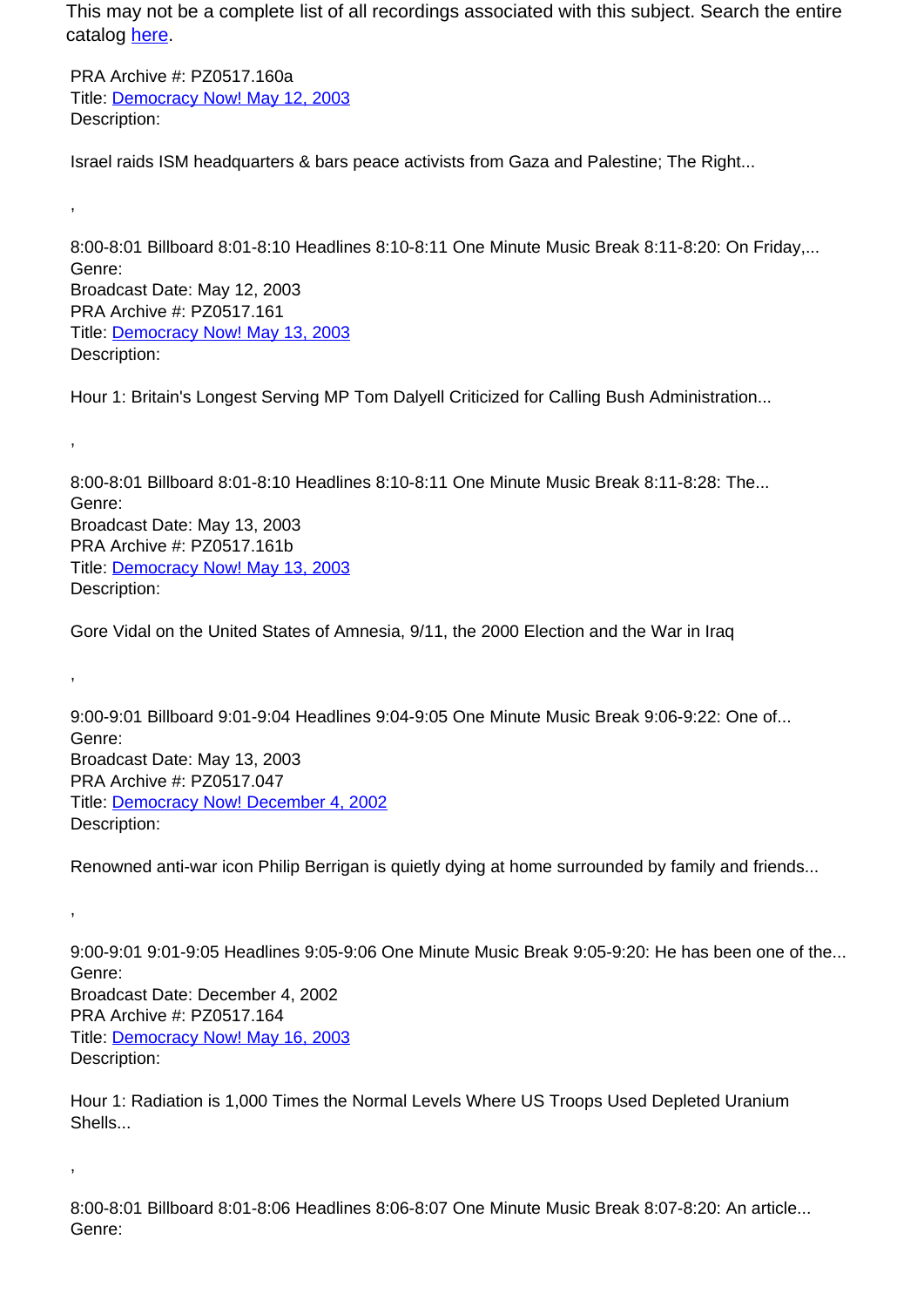Broadcast Date: May 16, 2003 PRA Archive #: PZ0517.164b Title: Democracy Now! May 16, 2003 Description:

,

,

,

,

,

Right wing media strives to have Danny Glover Dropped as MCI spokesperson; Michael Franti: On...

9:00-9:01 Billboard 9:01-9:07 Headlines 9:07-9:08 One Minute Music Break: Michael Franti 9:08-9:... Genre: Broadcast Date: May 16, 2003 PRA Archive #: PZ0517.167 Title: Democracy Now! May 21, 2003 Description:

Hour 1: Rupert Murdoch's Digital Death Star : As FCC prepares to unleash the largest wave...

8:00-8:01 Billboard 8:01-8:06 Headlines 8:06-8:07 One Minute Music Break 8:07-8:20: Today is the... Genre: Broadcast Date: May 21, 2003 PRA Archive #: PZ0517.167b Title: Democracy Now! May 21, 2003 Description:

St. Louis Police Stage a Pre-emptive Strike and Arrest 27 Activists Prior to Demonstration; New...

9:00-9:01 Billboard: 9:01-9:06: The activist community in St. Louis is still reeling from a... Genre: Broadcast Date: May 21, 2003 PRA Archive #: PZ0517.170 Title: Democracy Now! May 26, 2003 Description:

Hour 1: Memorial Day Special: We speak with a group of Ploughshares activists. For years these...

8:00-8:01 Billboard 8:01-8:06 Headlines 8:06-8:07 One Minute Music Break 8:07-8:25: Today is... Genre: Broadcast Date: May 26, 2003 PRA Archive #: PZ0517.170a Title: Democracy Now! May 26, 2003 Description:

Memorial Day Special: We speak with a group of Ploughshares activists. For years these Catholics...

8:00-8:01 Billboard 8:01-8:06 Headlines 8:06-8:07 One Minute Music Break 8:07-8:25: Today is... Genre: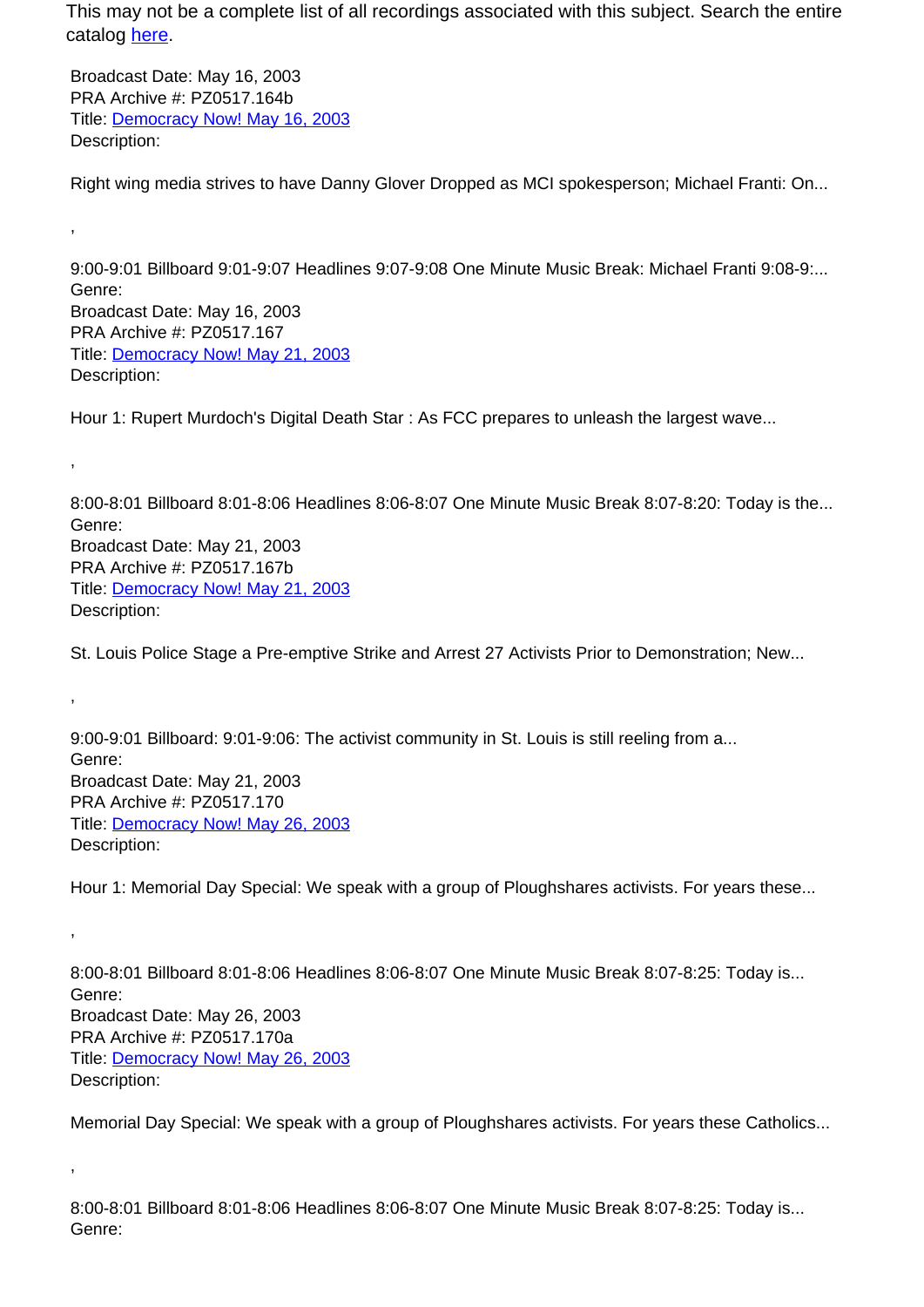Broadcast Date: May 26, 2003 PRA Archive #: PZ0517.172 Title: Democracy Now! May 28, 2003 Description:

,

,

,

,

,

Hour 1: Having invaded Iraq, Bush and his Hawks are Now Getting Ready to go for Regime Change in...

8:00-8:01 Billboard 8:01-8:06 Headlines 8:06-8:07 One Minute Music Break 8:07-8:20: Defense... Genre: Broadcast Date: May 28, 2003 PRA Archive #: PZ0517.172a Title: Democracy Now! May 28, 2003 Description:

Having invaded Iraq, Bush and his Hawks are Now Getting Ready to go for Regime Change in Tehran...

8:00-8:01 Billboard 8:01-8:06 Headlines 8:06-8:07 One Minute Music Break 8:07-8:20: Defense... Genre: Broadcast Date: May 28, 2003 PRA Archive #: PZ0517.175 Title: Democracy Now! June 2, 2003 Description:

Hour 1: George Bush has Indeed Succeeded in Granting Osama Bin Laden a Wish Beyond his Wildest...

8:00-8:01 Billboard 8:01-8:06 Headlines 8:06-8:07 One Minute Music Break 8:07-8:58: US... Genre: Broadcast Date: June 2, 2003 PRA Archive #: PZ0517.176 Title: Democracy Now! June 3, 2003 Description:

Hour 1: Justice Department Report Finds Immigrants with no Ties to Terror Suffered Pattern of...

8:00-8:01 Billboard 8:01-8:06 Headlines 8:06-8:07 One Minute Music Break 8:07-8:12 Justice... Genre: Broadcast Date: June 3, 2003 PRA Archive #: PZ0517.176a Title: Democracy Now! June 3, 2003 Description:

Justice Department Report Finds Immigrants with no Ties to Terror Suffered Pattern of Physical...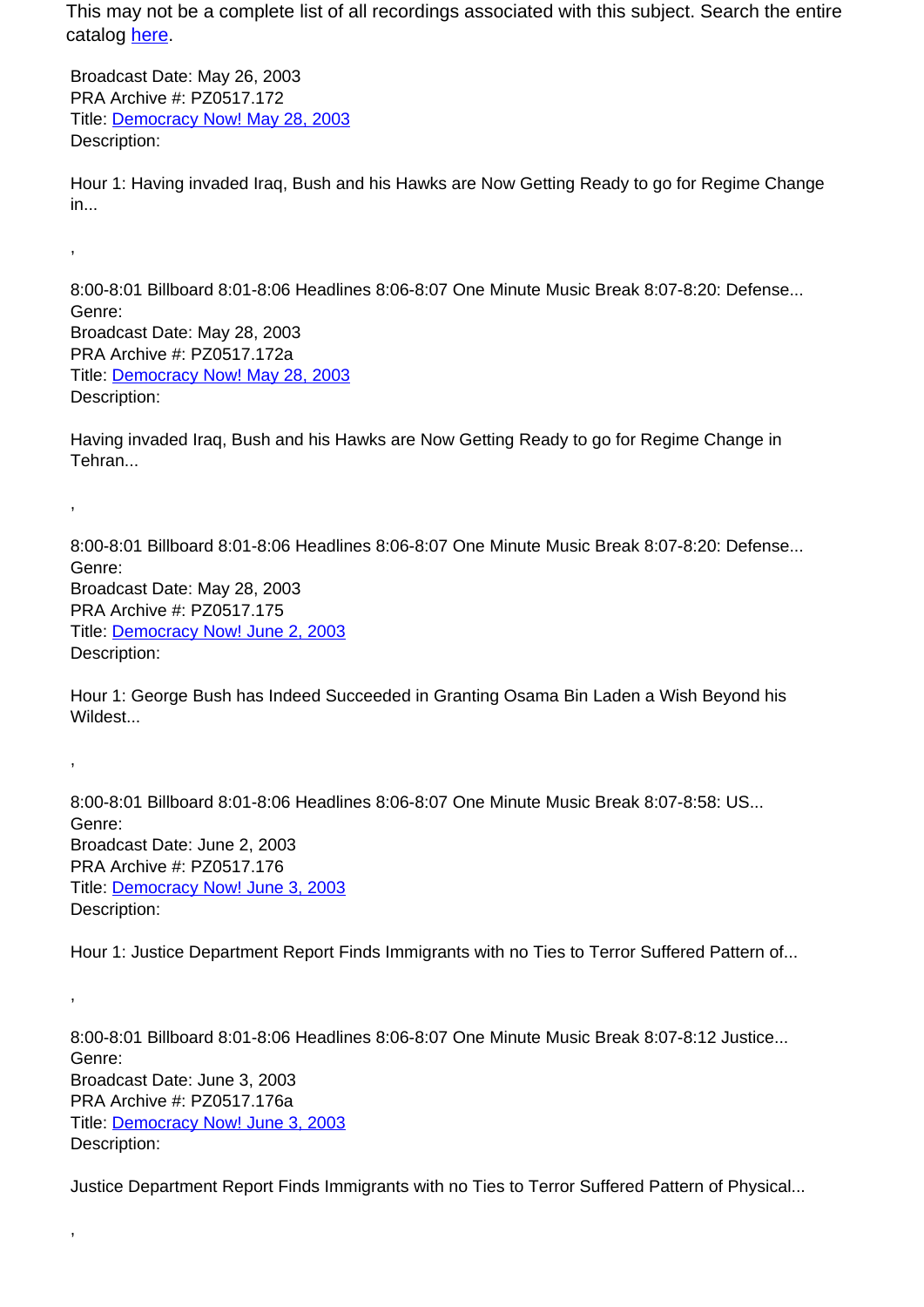8:00-8:01 Billboard 8:01-8:06 Headlines 8:06-8:07 One Minute Music Break 8:07-8:12 Justice... Genre: Broadcast Date: June 3, 2003 PRA Archive #: PZ0517.176b Title: Democracy Now! June 3, 2003 Description:

Over the Chants of Protesters The FCC Votes to Unleash the Largest Wave of Media Consolidation...

9:00-9:01 Billboard 9:01-9:06 Headlines 9:06-9:07 One Minute Music Break 9:07-9:20 Over the... Genre: Broadcast Date: June 3, 2003 PRA Archive #: PZ0517.175b Title: Democracy Now! June 2, 2003 Description:

,

,

,

,

Democracy Now! Goes Live to the FCC Vote on Rules Governing Media Consolidation. FCC members...

9:00-9:01 Billboard 9:01-9:06 Headlines 9:06-9:07 One Minute Music Break 9:07-9:20: Today, the... Genre: Broadcast Date: June 2, 2003 PRA Archive #: PZ0517.137 Title: Democracy Now! April 9, 2003 Description:

Looting breaks out near Baghdad as the presence of the Iraqi government diminishes: We talk to...

NEWS HEADLINES Story: LOOTING BREAKS OUT NEAR BAGHDAD AS THE PRESENCE OF THE IRAQI GOVERNMENT... Genre: Broadcast Date: April 9, 2003 PRA Archive #: PZ0517.178 Title: Democracy Now! June 5, 2003 Description:

Hour 1: The Weather Underground: A Look Back at the Antiwar Activists Who Met Violence with...

8:00-8:01 Billboard 8:01-8:06 Headlines The first meeting between the Israeli and Palestinian... Genre: Broadcast Date: June 5, 2003 PRA Archive #: PZ0517.178a Title: Democracy Now! June 5, 2003 Description:

The Weather Underground: A Look Back at the Antiwar Activists Who Met Violence with Violence. A...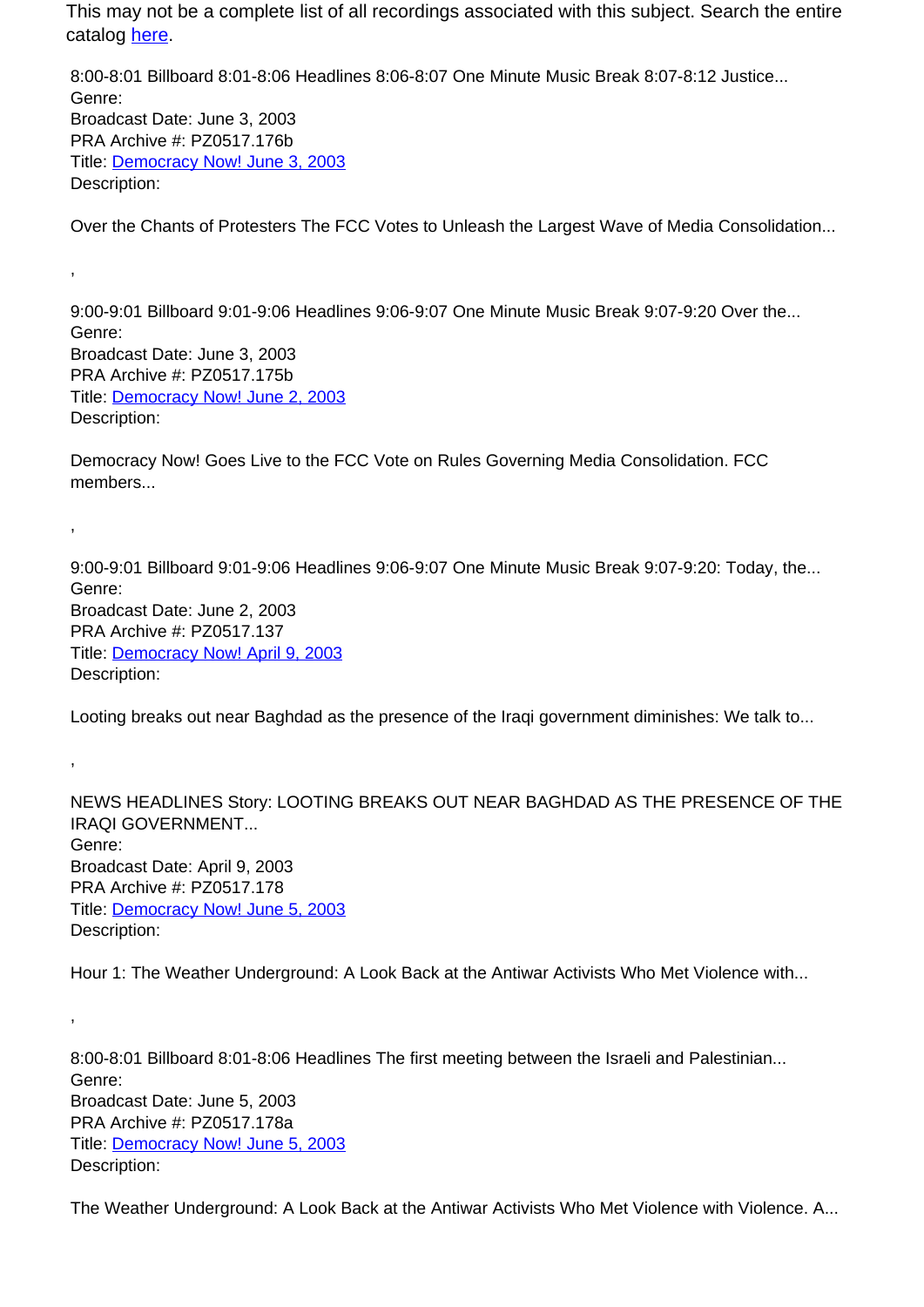8:00-8:01 Billboard 8:01-8:06 Headlines The first meeting between the Israeli and Palestinian... Genre: Broadcast Date: June 5, 2003 PRA Archive #: PZ0517.178b Title: Democracy Now! June 5, 2003 Description:

,

,

,

,

,

Acclaimed Author Isabel Allende Compares Two September 11ths: the 1973 CIA-Backed Coup that...

9:00-9:01 Billboard 9:01-9:06 Headlines Some 20,000 settlers and supports in Israel protested... Genre: Broadcast Date: June 5, 2003 PRA Archive #: PZ0517.179 Title: Democracy Now! June 6, 2003 Description:

Hour 1: Rachel Corrie was Crushed by an Israeli Military Bulldozer, Tom Hurndall was Shot in the...

8:00-8:01 Billboard 8:01-8:06 Headlines 8:06-8:07 One Minute Music Break 8:07-8:58 Rachel Corrie... Genre: Broadcast Date: June 6, 2003 PRA Archive #: PZ0517.179a Title: Democracy Now! June 6, 2003 Description:

Rachel Corrie was Crushed by an Israeli Military Bulldozer, Tom Hurndall was Shot in the Head by...

8:00-8:01 Billboard 8:01-8:06 Headlines 8:06-8:07 One Minute Music Break 8:07-8:58 Rachel Corrie... Genre: Broadcast Date: June 6, 2003 PRA Archive #: PZ0517.182 Title: Democracy Now! June 11, 2003 Description:

Hour 1: US Occupation Forces Draw up New Rules for Press Censorship of Iraqi Media. Officials...

8:00-8:01 Billboard 8:01-8:06 Headlines 8:06-8:07 One Minute Music Break 8:07-8:20 US Occupation... Genre: Broadcast Date: June 11, 2003 PRA Archive #: PZ0517.184 Title: Democracy Now! June 13, 2003 Description:

Hour 1: Democracy Now! Airs Excerpts from the The Panama Deception an Academy Award-Winning...